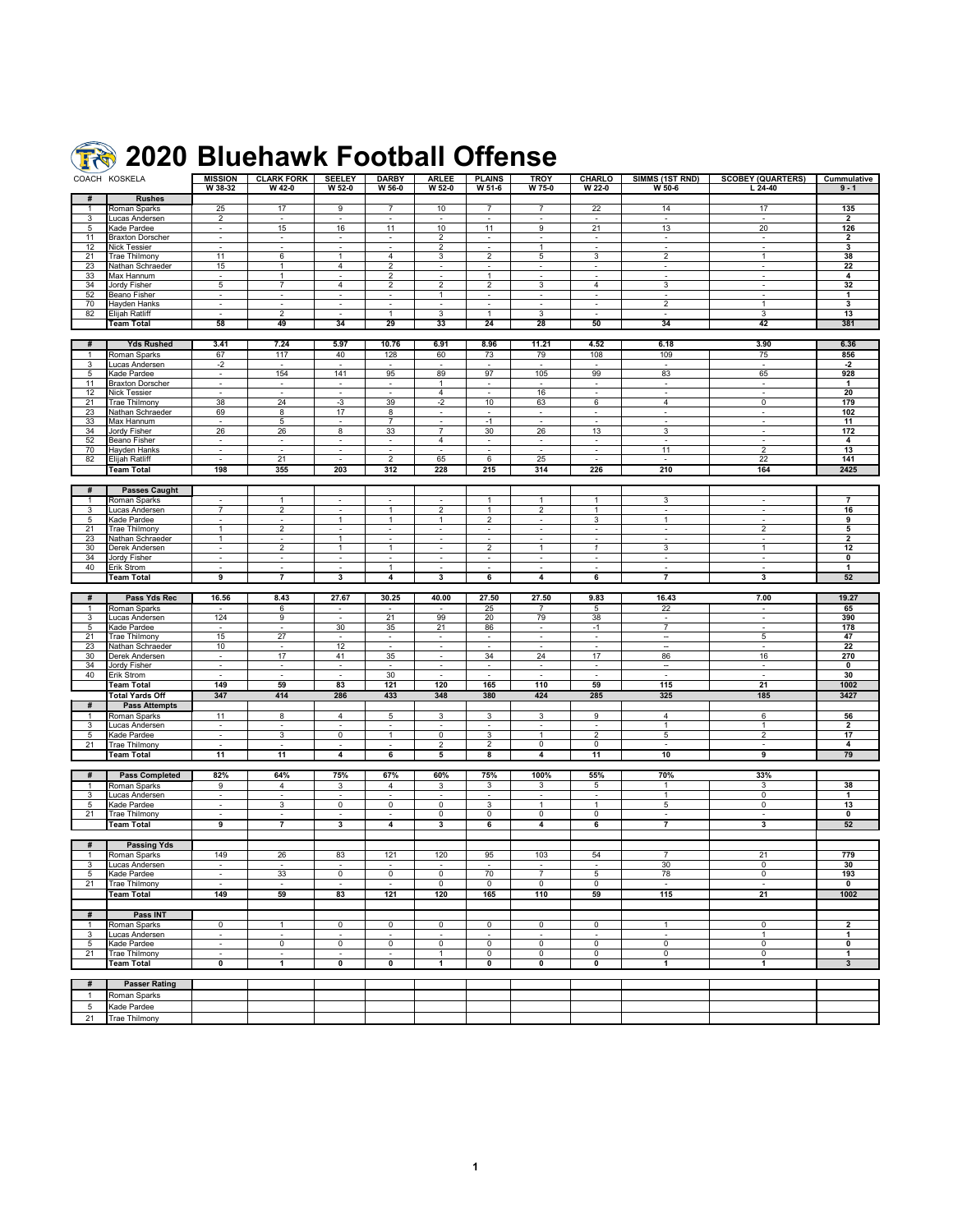| #                   | <b>Scoring-Xtra Pt</b><br>Kick         |                                    |                                            |                                      |                                            |                                            |                                       |                                            |                                            |                                          |                                    |                                         |
|---------------------|----------------------------------------|------------------------------------|--------------------------------------------|--------------------------------------|--------------------------------------------|--------------------------------------------|---------------------------------------|--------------------------------------------|--------------------------------------------|------------------------------------------|------------------------------------|-----------------------------------------|
| 5                   | Kade Pardee                            |                                    |                                            |                                      |                                            |                                            | $\mathbf{1}$                          | $\mathbf{1}$                               |                                            |                                          |                                    | $\overline{\mathbf{2}}$                 |
| 23                  | Nathan Schraeder<br>Attempted          |                                    |                                            |                                      | 6<br>6                                     |                                            | 3                                     | $\mathbf{1}$                               |                                            |                                          |                                    | 6<br>10                                 |
|                     | 2 Pt Conv                              |                                    |                                            |                                      |                                            |                                            |                                       |                                            |                                            |                                          |                                    |                                         |
|                     | Roman Sparks                           | $\overline{\phantom{a}}$           |                                            | $\mathbf{1}$                         |                                            | $\mathbf{1}$                               | $\mathbf{1}$                          | $\mathbf{1}$                               |                                            | 1                                        | $\mathbf{1}$                       | 6                                       |
| 3<br>5              | Lucas Andersen<br>Kade Pardee          | $\mathbf{1}$<br>÷,                 | $\mathbf{1}$                               |                                      |                                            |                                            | $\mathbf{1}$                          | $\mathbf{1}$<br>$\mathbf{1}$               |                                            | $\mathbf{1}$<br>$\mathbf{1}$             | $\mathbf{1}$                       | $\overline{4}$<br>$\overline{4}$        |
| 11                  | <b>Braxton Dorscher</b>                | $\overline{\phantom{a}}$           |                                            |                                      |                                            |                                            |                                       | $\mathbf{1}$                               |                                            |                                          |                                    | $\mathbf{1}$                            |
| 21<br>30            | <b>Trae Thilmony</b><br>Derek Andersen | $\mathbf{1}$<br>$\blacksquare$     | $\overline{\mathbf{2}}$                    | $\mathbf{1}$<br>$\overline{2}$       | $\mathbf{1}$                               | $\mathbf{1}$<br>$\overline{2}$             | $\mathbf{1}$<br>1                     | $\overline{\mathbf{c}}$                    |                                            | $\mathbf{1}$                             | $\mathbf{1}$                       | $\overline{\mathbf{8}}$<br>8            |
| 34                  | Jordy Fisher                           | $\overline{2}$                     |                                            | $\mathbf{1}$                         |                                            |                                            |                                       |                                            | $\mathbf{1}$                               |                                          |                                    | $\overline{4}$                          |
| 40<br>82            | Erik Strom<br><b>Elijah Ratliff</b>    |                                    |                                            |                                      |                                            | $\overline{1}$                             |                                       | 1                                          |                                            |                                          |                                    | $\mathbf{1}$<br>$\mathbf{1}$            |
|                     |                                        |                                    |                                            |                                      |                                            |                                            |                                       |                                            |                                            |                                          |                                    | $\mathsf 0$                             |
|                     |                                        |                                    |                                            |                                      |                                            |                                            |                                       |                                            |                                            |                                          |                                    | 0<br>0                                  |
|                     |                                        |                                    |                                            |                                      |                                            |                                            |                                       |                                            |                                            |                                          |                                    | $\mathbf 0$                             |
|                     | <b>Team Total</b>                      | $\overline{4}$                     | 3                                          | 5                                    | $\mathbf{1}$                               | 5                                          | 4                                     | 7                                          | $\mathbf{1}$                               | $\overline{4}$                           | 3                                  | 37                                      |
| #                   | <b>TD's Passing</b>                    |                                    |                                            |                                      |                                            |                                            |                                       |                                            |                                            |                                          |                                    | 16                                      |
| 1                   | Roman Sparks                           | $\mathbf{1}$                       | $\mathbf{1}$                               | $\overline{2}$                       | $\overline{0}$                             | 3                                          | $\mathbf{1}$                          | 2                                          | $\mathbf{1}$                               | $\overline{0}$                           | $\overline{0}$                     | 11                                      |
| $\overline{3}$<br>5 | Lucas Andersen<br>Kade Pardee          | $\sim$<br>$\sim$                   | $\overline{\phantom{a}}$<br>$\overline{0}$ | $\sim$<br>$\overline{0}$             | $\overline{\phantom{a}}$<br>$\overline{0}$ | $\overline{\phantom{a}}$<br>$\overline{0}$ | $\sim$<br>$\mathbf{1}$                | $\overline{\phantom{a}}$<br>$\mathbf{1}$   | $\overline{\phantom{a}}$<br>$\mathsf 0$    | $\mathbf{1}$<br>$\overline{2}$           | $\overline{0}$<br>$\overline{0}$   | $\mathbf{1}$<br>$\overline{\mathbf{4}}$ |
|                     |                                        |                                    |                                            |                                      |                                            |                                            |                                       |                                            |                                            |                                          |                                    |                                         |
| #                   | TD's Run<br>Roman Sparks               | $\overline{c}$                     | 3                                          | $\overline{2}$                       | 3                                          | $\overline{2}$                             | $\overline{2}$                        | $\mathbf{1}$                               | $\overline{1}$                             | $\overline{2}$                           | $\mathbf{1}$                       | 19                                      |
| 3                   | Lucas Andersen                         | 1                                  |                                            |                                      |                                            |                                            |                                       |                                            |                                            |                                          |                                    | 1                                       |
| 5<br>12             | Kade Pardee<br>Nick Tessier            |                                    | $\mathbf{1}$                               | 3                                    | 4                                          | $\mathbf{1}$                               | 3                                     | 3<br>$\mathbf{1}$                          | $\mathbf{1}$                               | $\overline{2}$                           | $\mathbf{1}$                       | 19<br>$\mathbf{1}$                      |
| 21                  | <b>Trae Thilmony</b>                   |                                    |                                            |                                      |                                            | $\mathbf{1}$                               |                                       | $\mathbf{1}$                               |                                            |                                          |                                    | $\overline{2}$                          |
| 34<br>82            | Jordy Fisher<br>Elijah Ratliff         | $\mathbf{1}$                       | $\mathbf{1}$                               |                                      | $\mathbf{1}$                               |                                            |                                       | $\mathbf{1}$                               |                                            |                                          |                                    | 3<br>1                                  |
|                     |                                        |                                    |                                            |                                      |                                            |                                            |                                       |                                            |                                            |                                          |                                    | $\overline{\mathbf{0}}$                 |
|                     |                                        |                                    |                                            |                                      |                                            |                                            |                                       |                                            |                                            |                                          |                                    | $\overline{\mathbf{0}}$<br>0            |
|                     | <b>Team Total</b>                      | 4                                  | 5                                          | 5                                    | 8                                          | 4                                          | 5                                     | $\overline{7}$                             | $\overline{2}$                             | 4                                        | $\overline{2}$                     | 46                                      |
|                     |                                        |                                    |                                            |                                      |                                            |                                            |                                       |                                            |                                            |                                          |                                    |                                         |
| #<br>-1             | <b>TD's Rec</b><br>Roman Sparks        |                                    |                                            |                                      |                                            |                                            |                                       | $\mathbf{1}$                               |                                            | $\overline{\mathbf{2}}$                  |                                    | 3                                       |
| $\mathbf{3}$        | Lucas Andersen                         |                                    |                                            |                                      |                                            | $\overline{c}$                             |                                       | 2                                          | $\mathbf{1}$                               |                                          |                                    | 5                                       |
| 5<br>21             | Kade Pardee<br><b>Trae Thilmony</b>    | $\mathbf{1}$                       |                                            | $\mathbf{1}$                         |                                            | $\mathbf{1}$                               | $\mathbf{1}$                          |                                            |                                            |                                          |                                    | 3<br>$\overline{1}$                     |
| 30                  | Derek Andersen                         |                                    | $\mathbf{1}$                               | 1                                    |                                            |                                            | $\mathbf{1}$                          |                                            |                                            | -1                                       |                                    | $\overline{\mathbf{4}}$                 |
|                     | Team Total                             | 1                                  | $\mathbf{1}$                               | $\overline{\mathbf{2}}$              | 0                                          | 3                                          | $\overline{2}$                        | 3                                          | $\mathbf{1}$                               | 3                                        | 0                                  | 16                                      |
| #                   | <b>TD's Punt Ret</b>                   |                                    |                                            |                                      |                                            |                                            |                                       |                                            |                                            |                                          |                                    |                                         |
|                     |                                        |                                    |                                            |                                      |                                            |                                            |                                       |                                            |                                            |                                          |                                    |                                         |
| #                   | TD's KO Ret                            |                                    |                                            |                                      |                                            |                                            |                                       |                                            |                                            |                                          | 1                                  | $\mathbf{1}$                            |
| 5                   | Kade Pardee                            |                                    |                                            |                                      |                                            |                                            |                                       |                                            |                                            |                                          | 1                                  | 1                                       |
| #                   | TD's INT Ret                           |                                    |                                            |                                      |                                            |                                            |                                       |                                            |                                            |                                          |                                    | $\overline{\mathbf{0}}$                 |
|                     |                                        |                                    |                                            |                                      |                                            |                                            |                                       |                                            |                                            |                                          |                                    |                                         |
|                     |                                        |                                    |                                            |                                      |                                            |                                            |                                       |                                            |                                            |                                          |                                    | $\overline{\mathbf{0}}$                 |
|                     |                                        |                                    |                                            |                                      |                                            |                                            |                                       |                                            |                                            |                                          |                                    |                                         |
| #<br>$\overline{2}$ | <b>TD's Special</b><br>Dane Chojnacky  |                                    |                                            |                                      |                                            |                                            |                                       |                                            | <b>Safety</b><br>$\overline{2}$            |                                          |                                    | $\overline{\mathbf{2}}$                 |
|                     | <b>Points Scored:</b>                  | 38                                 | 42                                         | 52                                   | 56                                         | 52                                         | 51                                    | #REF!                                      | 22                                         | 50                                       | 24                                 | 462                                     |
| #                   | <b>Punt Ret</b>                        |                                    |                                            |                                      |                                            |                                            |                                       |                                            |                                            |                                          |                                    |                                         |
| $\mathbf{1}$<br>5   | Roman Sparks<br>Kade Pardee            |                                    | 2 for 27                                   | 3 for 64                             | 10 for 144                                 | 1 for 25<br>2 for 34                       |                                       |                                            | 1 for $8$                                  | 1 for 19                                 |                                    | 241<br>61                               |
|                     |                                        |                                    |                                            |                                      |                                            |                                            |                                       |                                            |                                            |                                          |                                    |                                         |
| #                   | KO Ret<br>Roman Sparks                 | 1 for 12                           |                                            |                                      |                                            |                                            |                                       |                                            |                                            |                                          |                                    | 12                                      |
| 5                   | Kade Pardee                            | $\sim$                             | 1 for $5$                                  |                                      | 1 for 19                                   | 1 for 24                                   |                                       |                                            | 2 for 30                                   | 1 for 45                                 |                                    | 78                                      |
| 23<br>30            | Nathan Schraeder<br>Derek Andersen     | 2 for 13<br>$2$ for $9$            |                                            |                                      |                                            |                                            |                                       |                                            |                                            |                                          |                                    |                                         |
|                     | Average                                | 6.8                                | 5.0                                        |                                      | 19.0                                       | 24.0                                       |                                       |                                            | 15                                         | 45.0                                     |                                    |                                         |
| #                   | Punts                                  |                                    |                                            |                                      |                                            |                                            |                                       |                                            |                                            |                                          |                                    |                                         |
| 5                   | Kade Pardee                            |                                    |                                            |                                      |                                            |                                            |                                       |                                            | 1 for 33                                   |                                          | 2 for 66                           | 33                                      |
| 23                  | Nathan Schraeder<br>Average            | 1 for 23<br>23                     |                                            | 1 for 46<br>46                       |                                            |                                            |                                       |                                            | 33                                         |                                          | 1 for 45<br>33.7                   | 38                                      |
| #                   | <b>Kickoffs</b>                        |                                    |                                            |                                      |                                            |                                            |                                       |                                            |                                            |                                          |                                    |                                         |
| 4<br>5              | Owen Rowley<br>Kade Pardee             |                                    | 2 for 70                                   |                                      |                                            | 7 for 180                                  | 2 for 70<br>3 for 94                  | 10 for 422                                 | 5 for 173                                  | 6 for 267                                |                                    | 35<br>36.5                              |
| 23                  | Nathan Schraeder                       | 5 for 233                          | 5 for 250                                  | 8 for 339                            | 9 for 351                                  |                                            |                                       |                                            |                                            |                                          | 4 for 161                          | 43.0                                    |
| 33<br>55            | Max Hannum<br>James Schmidt            |                                    |                                            |                                      |                                            |                                            | 3 for 58                              |                                            |                                            | 2 for 42                                 |                                    | 29<br>21                                |
|                     | Average                                | 46.6                               | 45.7                                       | 42.4                                 | 39.0                                       | 25.7                                       | 27.8                                  | 42.2                                       | 34.6                                       | 44.5                                     | 40.3                               |                                         |
| #                   | <b>Pride Blocks</b>                    |                                    |                                            |                                      |                                            |                                            |                                       |                                            |                                            |                                          |                                    |                                         |
| $\mathbf{1}$        | Roman Sparks                           | $\blacksquare$                     | $\blacksquare$                             | $\blacksquare$                       | $\blacksquare$                             | $\overline{\phantom{a}}$                   | $\blacksquare$                        | $\overline{\phantom{a}}$                   | $\blacksquare$                             | $\blacksquare$                           | $\blacksquare$                     | 0                                       |
| $\overline{c}$      | Dane Chojnacky                         | $\blacksquare$                     | $\blacksquare$                             | $\mathbf{1}$                         | $\overline{2}$                             | $\overline{\phantom{a}}$                   | $\mathbf{1}$                          | $\boldsymbol{2}$                           | $\overline{\phantom{a}}$                   | $\blacksquare$                           | $\blacksquare$                     | 6                                       |
| 3<br>5              | Lucas Andersen<br>Kade Pardee          | $\overline{2}$<br>$\omega$         | $\ensuremath{\mathsf{3}}$<br>$\omega$      | 10<br>$\omega$                       | $\mathbf{1}$<br>$\mathbf{1}$               | $\mathbf{1}$<br>$\omega$                   | $\overline{2}$<br>$\omega$            | $\blacksquare$<br>$\overline{2}$           | $\sim$<br>$\mathbf{1}$                     | 1<br>$\omega$                            | $\sim$<br>$\omega$                 | 20<br>$\overline{\mathbf{4}}$           |
| 21                  | Trae Thilmony                          | $\overline{1}$                     | $\mathbf{1}$                               | $\blacksquare$                       | $\overline{\phantom{a}}$                   | $\Box$                                     | $\blacksquare$                        | $\boldsymbol{2}$                           | $\mathbf{1}$                               | $\blacksquare$                           | $\overline{\phantom{a}}$           | 5                                       |
| 22<br>30            | <b>Breck Ferris</b>                    | $\blacksquare$                     | $\blacksquare$<br>$\mathbf{1}$             | $\omega$<br>$\overline{\phantom{a}}$ | $\mathbf{1}$<br>$\mathbf{1}$               | $\blacksquare$                             | $\omega$                              | $\blacksquare$<br>$\mathbf{1}$             | $\sim$<br>$\mathbf{1}$                     | $\sim$<br>$\mathbf{1}$                   | $\sim$<br>$\overline{\phantom{a}}$ | $\mathbf{1}$<br>5                       |
| 34                  | Derek Andersen<br>Jordy Fisher         | $\overline{\phantom{a}}$<br>$\sim$ | $\mathbf{1}$                               | $\overline{2}$                       | $\mathbf{1}$                               | ٠<br>$\sim$                                | $\sim$<br>$\sim$                      | $\sim$                                     | $\sim$                                     | $\sim$                                   | $\sim$                             | $\overline{\mathbf{4}}$                 |
| 40                  | Erik Strom                             | $\omega$                           | $\omega$                                   | $\omega$                             | $\omega$                                   | $\omega$                                   | $\omega$                              | $\overline{2}$                             | $\omega$                                   | $\omega$                                 | $\omega$                           | $\overline{2}$                          |
| 52<br>60            | Beano Fisher<br>William McPherson      | $\blacksquare$<br>$\sim$           | $\overline{\phantom{a}}$<br>$\overline{2}$ | $\blacksquare$<br>$\overline{7}$     | $\blacksquare$<br>5                        | $\mathbf{1}$<br>5                          | $\bar{\phantom{a}}$<br>$\mathbf{1}$   | $\overline{\phantom{a}}$<br>$\overline{4}$ | $\overline{\phantom{a}}$<br>$\overline{4}$ | $\overline{\phantom{a}}$<br>$\mathbf{1}$ | $\blacksquare$<br>$\overline{2}$   | $\mathbf{1}$<br>31                      |
| 70                  | Hayden Hanks                           | $\sim$                             | $\overline{\phantom{a}}$                   | ٠                                    | $\overline{\phantom{a}}$                   | ٠                                          | $\sim$                                | $\mathbf{1}$                               | $\overline{\phantom{a}}$                   | ٠                                        | $\overline{\phantom{a}}$           | 1                                       |
| 74                  | Cody Burk                              | $\overline{2}$                     | $\overline{4}$<br>$\overline{\phantom{a}}$ | 3                                    | 6                                          | $\sim$                                     | $\overline{2}$<br>$\bar{\phantom{a}}$ | 3<br>$\tilde{\phantom{a}}$                 | $\overline{4}$                             | $\overline{2}$                           | $\overline{2}$                     | 28                                      |
| 82<br>84            | Elijah Ratliff<br>Lance Palmer         | $\omega$<br>$\blacksquare$         |                                            | $\mathbf{1}$                         | $\mathbf{1}$                               | $\blacksquare$                             |                                       | $\mathbf{1}$                               | $\sim$                                     | $\blacksquare$                           | $\sim$<br>$\blacksquare$           | $\mathbf{2}$<br>$\mathbf{1}$            |
|                     | <b>Team Total</b>                      | 5                                  | 12                                         | 24                                   | 19                                         | $\overline{\phantom{a}}$                   | $\overline{\phantom{a}}$              | 18                                         | 11                                         | $5\overline{)}$                          | $\overline{\mathbf{4}}$            | $111$                                   |
| Totals:             |                                        | Rush                               | Rush Yds                                   | Yds/Rush                             | Rush TD                                    | Rec                                        | Rec Yds                               | Yds/Rec                                    | Rec TD                                     |                                          |                                    | Points                                  |
| $\mathbf{1}$        | ROMAN SPARKS                           | 135                                | 856                                        | 6.34                                 | 19                                         | $\overline{7}$                             | 65                                    | 9.29                                       | $\sqrt{3}$                                 |                                          |                                    | 144                                     |
| 5                   | KADE PARDEE                            | 126                                | 928                                        | 7.37                                 | 19                                         | 9                                          | 178                                   | 19.78                                      | $\sqrt{3}$                                 |                                          |                                    | 142                                     |
|                     |                                        |                                    |                                            |                                      |                                            |                                            |                                       |                                            |                                            |                                          |                                    |                                         |

**Att Comp %C Pass Yds Pass TD INT Rating** ROMAN SPARKS 56 38 68% 779 11 2 146.3 66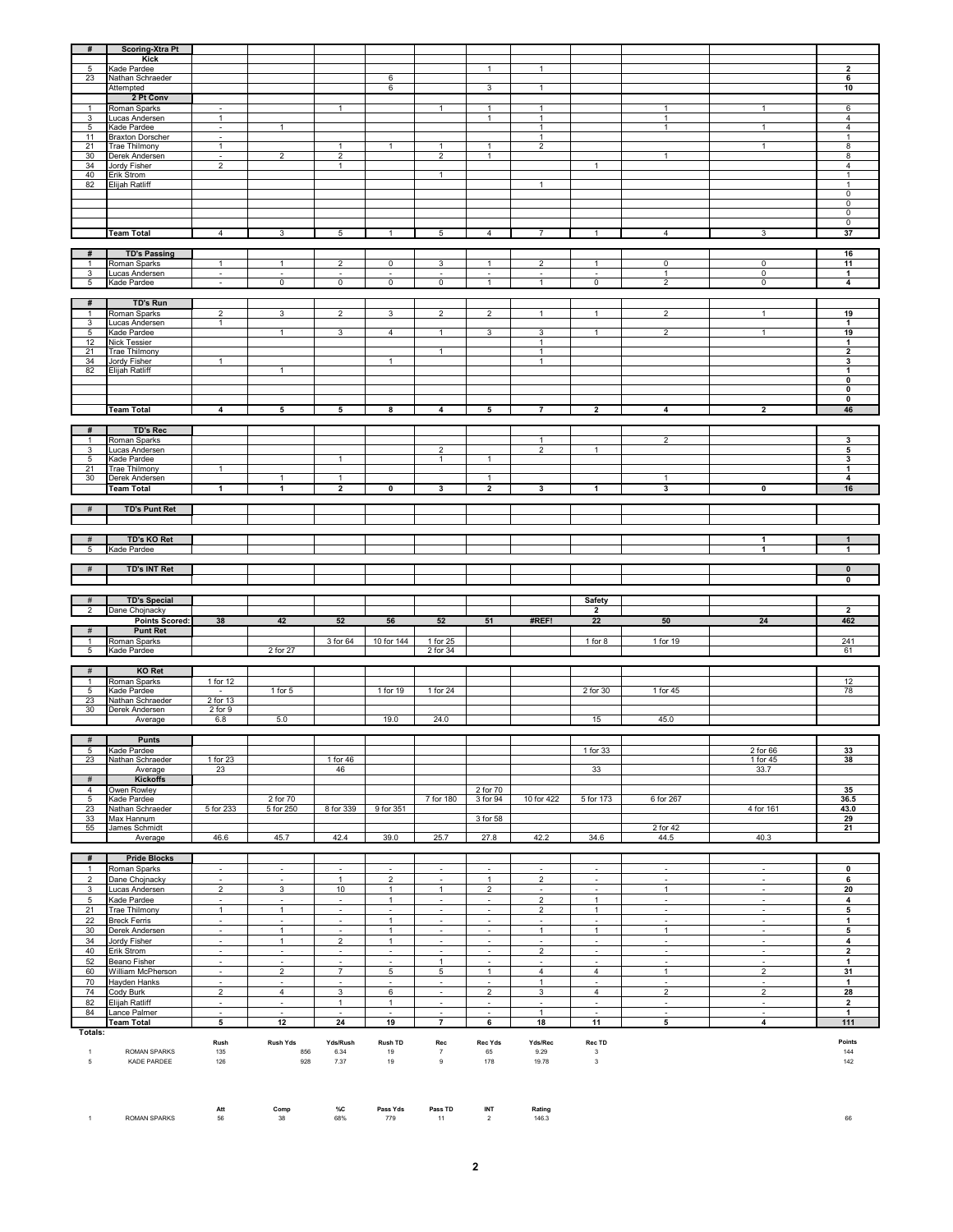## **Bluehawk Football Defense**

|                | COACH KOSKELA                     | <b>MISSION</b>           | <b>CLARK FORK</b> | <b>SEELEY</b>                    | <b>DARBY</b>             | <b>ARLEE</b>             | <b>PLAINS</b>       | <b>TROY</b>                  | CHARLO           | SIMMS (1ST RND)             | <b>SCOBEY (QUARTERS)</b> | Cummulative          |
|----------------|-----------------------------------|--------------------------|-------------------|----------------------------------|--------------------------|--------------------------|---------------------|------------------------------|------------------|-----------------------------|--------------------------|----------------------|
|                |                                   | W 38-32                  | W 42-0            | W 52-0                           | W 56-0                   | W 52-0                   | W 51-6              | W 75-0                       | W 22-0           | W 50-6                      | $L$ 24-40                | $9 - 2$              |
| #              | <b>U-Tackles</b>                  | 24                       | 28                | 27                               | 24                       | 25                       | 28                  | 34                           | 27               | 38                          | 38                       | 293                  |
| $\overline{1}$ | Roman Sparks                      | 5                        | $\mathbf{1}$      | $\overline{2}$                   | $\mathbf{1}$             | $\overline{1}$           | $\overline{2}$      | 3                            |                  | $\overline{2}$              | 3                        | 20                   |
| $\overline{2}$ | Dane Chojnacky                    | $\mathbf{1}$             |                   | 8                                | 5                        | 2                        | $\overline{2}$      | $\overline{2}$               | 6                | 5                           | $\overline{4}$           | 35                   |
| 3              | Lucas Andersen                    | 5                        | $\overline{4}$    | 3                                | $\overline{4}$           | 5                        | $\mathbf{1}$        | $\overline{4}$               | 8                | 3                           | $\overline{2}$           | 39                   |
| 5              | Kade Pardee                       |                          | $\overline{c}$    | $\mathbf{1}$                     |                          | 3                        | 3                   | 3                            | $\mathbf{1}$     | 6                           | 5                        | 24                   |
| 12             | Nick Tessier                      |                          |                   |                                  |                          |                          |                     | $\mathbf{1}$                 |                  |                             |                          | $\mathbf{1}$         |
| 21             | <b>Trae Thilmony</b>              | 5                        | $\overline{4}$    | 3                                | $\overline{7}$           | 3                        | 9                   | $\overline{7}$               | 3                | 11                          | $\overline{7}$           | 59                   |
| 22             | <b>Breck Ferris</b>               | $\overline{4}$           |                   |                                  | $\overline{1}$           | $\overline{2}$           | 3                   |                              |                  |                             |                          | 10                   |
| 23             | Nathan Schraeder                  | $\overline{2}$           | $\mathbf{1}$      |                                  |                          |                          |                     |                              |                  |                             |                          | 3                    |
| 24             | Diego Long                        |                          |                   |                                  |                          | $\mathbf{1}$             |                     |                              |                  |                             |                          | $\mathbf{1}$         |
| 30             | Derek Andersen                    |                          | 6                 | $\overline{4}$                   | 3                        | $\mathbf{1}$             | 3                   | 5                            | 3                | $\mathbf{1}$                | 10                       | 36                   |
| 33             | Max Hannum                        |                          |                   |                                  |                          | $\mathbf{1}$             |                     |                              |                  |                             |                          | $\mathbf{1}$         |
| 34             | Jordy Fisher                      |                          | $\overline{1}$    |                                  |                          | $\overline{1}$           |                     | $\overline{1}$               |                  | 3                           |                          | 6                    |
| 40             | Erik Strom                        | $\mathbf{1}$             |                   | $\mathbf{1}$                     | 3                        | $\overline{2}$           | $\overline{1}$      | 3                            | $\overline{4}$   | $\overline{1}$              | 3                        | 19                   |
| 52             | Beano Fisher                      | $\mathbf{1}$             | $\mathbf{1}$      | $\overline{2}$                   |                          |                          |                     |                              |                  | $\overline{2}$              |                          | 6                    |
| 60             |                                   |                          |                   |                                  |                          | $\overline{2}$           |                     |                              |                  |                             |                          |                      |
|                | William McPherson                 |                          |                   |                                  |                          |                          | $\mathbf{1}$        | $\mathbf{1}$<br>$\mathbf{1}$ |                  |                             |                          | 4<br>$\mathbf{1}$    |
| 70             | Hayden Hanks                      |                          |                   |                                  |                          |                          |                     |                              |                  |                             |                          |                      |
| 74             | Cody Burk                         |                          | $\overline{1}$    | $\overline{2}$<br>$\overline{1}$ |                          | $\overline{1}$           | $\overline{2}$      | $\overline{2}$               |                  | $\overline{1}$<br>3         | $\mathbf{1}$<br>3        | $\overline{7}$<br>19 |
| 82             | Elijah Ratliff                    |                          | 6<br>$\mathbf{1}$ |                                  |                          |                          | $\mathbf{1}$        |                              | $\overline{2}$   |                             |                          |                      |
| 84             | Lance Palmer                      |                          |                   |                                  |                          |                          |                     | $\overline{1}$               |                  |                             |                          | $\overline{2}$       |
|                |                                   |                          |                   |                                  |                          |                          |                     |                              |                  |                             |                          | 0                    |
|                |                                   | <b>MISSION</b>           | <b>CLARK FORK</b> | <b>SEELEY</b>                    | <b>DARBY</b>             | <b>ARLEE</b>             | <b>PLAINS</b>       | <b>TROY</b>                  | CHARLO           | SIMMS (1ST RND)             | <b>SCOBEY (QUARTERS)</b> | Cummulative          |
| #              | A-Tackles                         | 19                       | 11                | 33                               | $\overline{7}$           | 36                       | 41                  | 14                           | 34               | 32                          | 40                       | 267                  |
| $\mathbf{1}$   | Roman Sparks                      | 4                        |                   | $\mathbf{1}$                     |                          | $\overline{2}$           | $\overline{2}$      | $\overline{1}$               |                  | 3                           | $\mathbf{1}$             | 14                   |
| $\overline{2}$ | Dane Chojnacky                    | 3                        | 3                 | 6                                |                          | 5                        | 6                   | $\overline{4}$               | $\overline{4}$   | $\overline{4}$              | $\mathbf{1}$             | 36                   |
| 3              | Lucas Andersen                    | $\mathbf{1}$             | $\mathbf{1}$      | $\mathbf{1}$                     | $\mathbf{1}$             | 5                        | 9                   | $\overline{2}$               | $\overline{7}$   | 3                           | $\overline{7}$           | 37                   |
| 5              | Kade Pardee                       |                          | $\overline{1}$    | $\overline{2}$                   | $\overline{1}$           | $\overline{4}$           | 3                   | $\overline{1}$               | 5                | 6                           | 9                        | 32                   |
| 12             | <b>Nick Tessier</b>               |                          |                   |                                  |                          |                          |                     |                              |                  |                             |                          | $\Omega$             |
| 21             | <b>Trae Thilmony</b>              | $\overline{7}$           |                   | 8                                | $\mathbf{1}$             | 5                        | 8                   | $\overline{2}$               | 10               | 6                           | 10                       | 57                   |
| 22             | Breck Ferris                      | $\mathbf{1}$             |                   |                                  |                          |                          |                     |                              |                  |                             |                          | $\mathbf{1}$         |
| 23             | Nathan Schraeder                  | $\mathbf{1}$             |                   |                                  |                          |                          |                     |                              |                  |                             |                          | $\mathbf{1}$         |
| 24             | Diego Long                        |                          |                   |                                  |                          |                          |                     |                              |                  |                             |                          | $\overline{0}$       |
| 30             | Derek Andersen                    |                          | 1                 | 5                                |                          | 5                        | $\overline{4}$      | $\mathbf{1}$                 | $\overline{2}$   | $\mathbf{1}$                | 5                        | 24                   |
| 33             | Max Hannum                        |                          | 1                 |                                  |                          | $\mathbf{1}$             |                     |                              |                  |                             |                          | $\overline{2}$       |
| 34             | Jordy Fisher                      |                          |                   | $\mathbf{1}$                     |                          |                          |                     |                              |                  |                             |                          | $\mathbf{1}$         |
| 40             | Erik Strom                        |                          |                   |                                  | 2                        | 3                        | $\overline{2}$      | $\mathbf{1}$                 | 5                | 2                           | $\overline{2}$           | 17                   |
| 52             | Beano Fisher                      | $\mathbf{1}$             | $\mathbf{1}$      | 3                                |                          | $\mathbf{1}$             |                     |                              |                  |                             |                          | 6                    |
| 60             | William McPherson                 |                          |                   |                                  |                          |                          | $\mathbf{1}$        | $\overline{2}$               |                  | $\mathbf{1}$                |                          | $\overline{4}$       |
| 70             | Havden Hanks                      |                          |                   |                                  |                          |                          | $\mathbf{1}$        |                              |                  |                             |                          | $\mathbf{1}$         |
| 74             | Cody Burk                         | -1                       |                   | $\overline{2}$                   |                          | $\overline{2}$           |                     |                              | $\mathbf{1}$     | $\overline{2}$              | $\overline{2}$           | 10                   |
| 82             | Elijah Ratliff                    |                          | $\overline{2}$    | $\overline{4}$                   | $\overline{2}$           | $\overline{2}$           | 5                   |                              |                  | $\overline{4}$              | 3                        | 22                   |
| 84             | Lance Palmer                      |                          | 1                 |                                  |                          | $\mathbf{1}$             |                     |                              |                  |                             |                          | $\overline{2}$       |
|                |                                   |                          |                   |                                  |                          |                          |                     |                              |                  |                             |                          |                      |
|                |                                   | <b>MISSION</b>           | <b>CLARK FORK</b> | <b>SEELEY</b>                    | <b>DARBY</b>             | <b>ARLEE</b>             | <b>PLAINS</b>       | <b>TROY</b>                  | CHARLO           | SIMMS (1ST RND)             | <b>SCOBEY (QUARTERS)</b> | Cummulative          |
| #              | <b>Total Tackles</b>              | 43                       | 39                | 60                               | 31                       | 61                       | 69                  | 48                           | 61               | 70                          | 78                       | 560                  |
| $\mathbf{1}$   | Roman Sparks                      | 9                        | $\mathbf{1}$      | 3                                | $\mathbf{1}$             | 3                        | $\overline{4}$      | $\overline{4}$               | $\sim$           | 5                           | $\overline{4}$           | 34                   |
| $\overline{c}$ | Dane Chojnacky                    | 4                        | 3                 | 14                               | 5                        | $\overline{7}$           | 8                   | 6                            | 10               | 9                           | 5                        | 71                   |
| 3              | Lucas Andersen                    | 6                        | 5                 | $\overline{4}$                   | 5                        | 10                       | 10                  | 6                            | 15               | 6                           | $\overline{9}$           | 76                   |
| 5              | Kade Pardee                       | ÷                        | 3                 | 3                                | $\mathbf{1}$             | $\overline{7}$           | 6                   | $\overline{4}$               | 6                | 12                          | 14                       | 56                   |
| 12             | Nick Tessier                      | $\sim$                   | $\mathbf{r}$      | ÷.                               | $\sim$                   | $\mathbf{r}$             | $\mathbf{r}$        | 1                            | $\sim$           | ÷.                          | $\sim$                   | $\mathbf{1}$         |
| 21             | Trae Thilmony                     | 12                       | $\overline{4}$    | 11                               | $\overline{8}$           | 8                        | 17                  | 9                            | 13               | 17                          | 17                       | 116                  |
| 22             | <b>Breck Ferris</b>               | 5                        | ä,                | $\overline{\phantom{a}}$         | $\mathbf{1}$             | 2                        | 3                   | ٠                            | $\blacksquare$   | $\overline{\phantom{a}}$    |                          | 11                   |
| 23             | Nathan Schraeder                  | 3                        | $\overline{1}$    | $\sim$                           | $\sim$                   | $\blacksquare$           | $\sim$              | $\sim$                       | $\omega$         | $\mathcal{L}_{\mathcal{A}}$ | $\sim$                   | $\overline{4}$       |
| 24             | Diego Long                        | $\sim$                   | $\sim$            | ÷.                               | $\sim$                   | $\mathbf{1}$             | $\equiv$            | $\sim$                       | $\sim$           | $\sim$                      | $\sim$                   | $\mathbf{1}$         |
| 30             | Derek Andersen                    | ÷                        | $\overline{7}$    | 9                                | 3                        | 6                        | $\overline{7}$      | 6                            | 5                | $\overline{2}$              | 15                       | 60                   |
| 33             | Max Hannum                        | $\sim$                   | $\overline{1}$    | $\sim$                           | $\sim$                   | $\overline{2}$           | $\sim$              | $\sim$                       | $\sim$           | $\sim$                      | $\sim$                   | 3                    |
|                | Jordy Fisher                      |                          | $\mathbf{1}$      | $\mathbf{1}$                     |                          | $\mathbf{1}$             |                     | $\overline{1}$               |                  | 3                           |                          | $\overline{7}$       |
| 34<br>40       |                                   | $\mathbf{1}$             | $\mathbf{r}$      | $\mathbf{1}$                     | ٠                        |                          | $\blacksquare$<br>3 | 4                            | ٠<br>9           | 3                           | $\blacksquare$           | 36                   |
| 52             | Erik Strom<br><b>Beano Fisher</b> | $\overline{2}$           | $\overline{2}$    | 5                                | 5                        | 5<br>$\mathbf{1}$        |                     |                              |                  | $\overline{2}$              | 5                        | 12                   |
|                |                                   |                          |                   |                                  | $\sim$                   |                          | $\omega$            | $\overline{\phantom{a}}$     | $\omega$         |                             | $\blacksquare$           |                      |
| 60             | William McPherson                 | $\sim$                   | $\sim$            | $\blacksquare$                   | $\sim$<br>$\overline{a}$ | $\overline{2}$           | $\overline{2}$      | 3<br>1                       | $\blacksquare$   | $\mathbf{1}$                | $\blacksquare$           | 8                    |
| 70             | Hayden Hanks                      | $\sim$                   | $\mathbf{r}$      | $\sim$                           |                          | $\overline{\phantom{a}}$ | $\overline{1}$      |                              | $\sim$           | $\overline{a}$              | $\sim$                   | $\overline{2}$       |
| 74             | Cody Burk                         | $\mathbf{1}$             | $\mathbf{1}$      | $\overline{4}$                   | $\sim$                   | $\overline{2}$           | $\overline{2}$      | $\blacksquare$               | $\mathbf{1}$     | 3                           | 3                        | 17                   |
| 82             | Elijah Ratliff                    | $\overline{\phantom{a}}$ | 8                 | 5                                | $\overline{a}$           | 3                        | 6                   | $\overline{\mathbf{c}}$      | $\boldsymbol{2}$ | $\overline{7}$              | 6                        | 41                   |
| 84             | Lance Palmer                      | $\sim$                   | $\overline{2}$    | $\sim$                           | $\sim$                   | $\mathbf{1}$             | $\sim$              | $\overline{1}$               | $\sim$           | $\sim$                      | $\sim$                   | $\overline{4}$       |
|                |                                   |                          |                   |                                  |                          |                          |                     |                              |                  |                             |                          |                      |